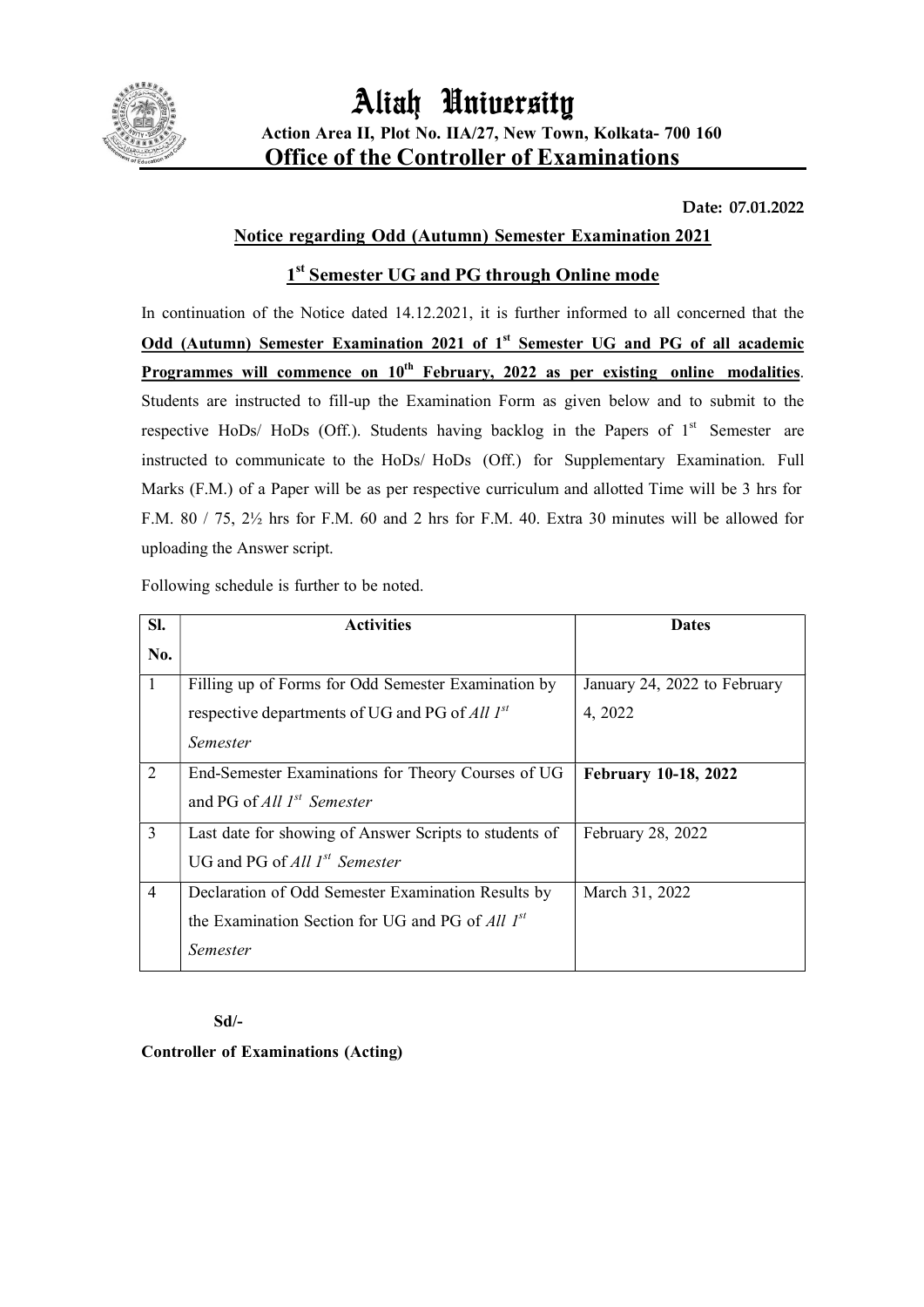

# Aliah University Action Area II, Plot No. IIA/27, New Town, Kolkata- 700 160 Office of the Controller of Examinations

## Note: E-mail of Heads/ Heads (Officiating) of respective Departments

|                | Arabic                            | maseehur@gmail.com             |
|----------------|-----------------------------------|--------------------------------|
| $\overline{c}$ | Bengali                           | samim.saifulla@gmail.com       |
| 3              | <b>Biological Sciences</b>        | alam micro@rediffmail.com      |
| $\overline{4}$ | Chemistry                         | alam iitg@yahoo.com            |
| 5              | Civil Engg.                       | hod.cen@aliah.ac.in            |
| 6              | Computer Sc. & Engg.              | hod.cse@aliah.ac.in            |
| 7              | Economics                         | melisha@aliah.ac.in            |
| 8              | Education                         | shaz.hasnain@gmail.com         |
| 9              | Electrical Engg.                  | exam.aliah.een@gmail.com       |
| 10             | Electronics & Communication Engg. | quazi alfred@yahoo.co.in       |
| 11             | English                           | aamsen@gmail.com               |
| 12             | Geography                         | aznarul.geog@aliah.ac.in       |
| 13             | History                           | shamimkatwa.firdos@gmail.com   |
| 14             | Islamic Theology                  | WhatsApp to: 8584853813        |
| 15             | Islamic Studies                   | hod.islamicstudies@aliah.ac.in |
| 16             | Journalism & Mass Communication   | ghazalayasmin22@gmail.com      |
| 17             | Law                               | smyawar@gmail.com              |
| 18             | Management                        | hod.mba@aliah.ac.in            |
| 19             | Mathematics & Statistics          | aliah.maths@gmail.com          |
| 20             | Mechanical Engg.                  | shamimhaidar@yahoo.com         |
| 22             | Physics                           | $m$ ehedikalam@yahoo.co.in     |
| 23             | Urdu                              | hod.urdu@aliah.ac.in           |

Copy to:

- 1. PA to the Hon'ble Vice-Chancellor for kind information
- 2. PA to the Registrar for information
- 3. All Deans
- 4. Finance Officer
- 5. Deputy Registrar
- 6. All Heads/ Heads (Off.)
- 7. T.P.O.
- 8. Students' Notice Boards
- 9. Rejuanul Hoque He is requested to upload in the Website
- 10. Office File

Encl: Examination Form